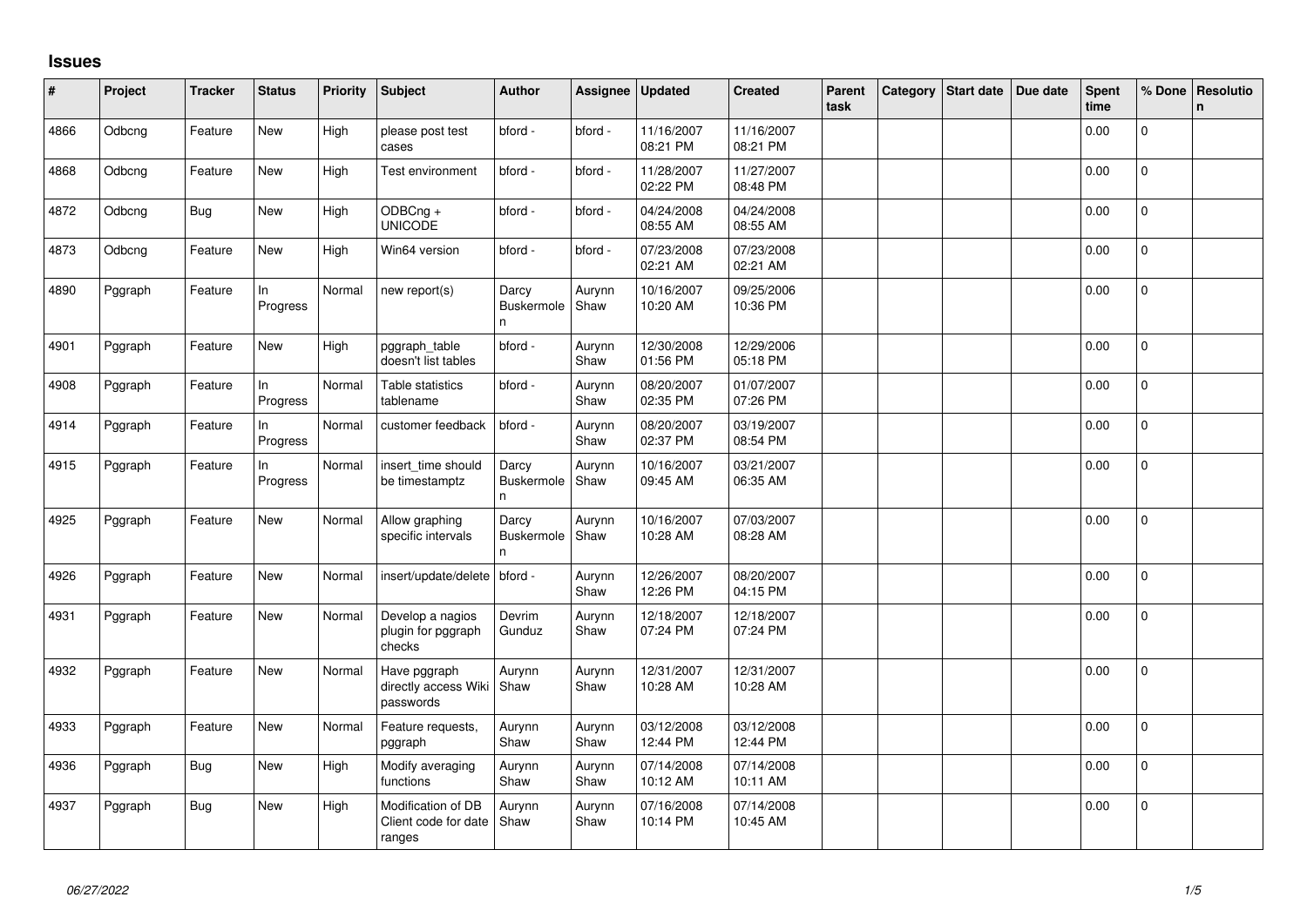| $\vert$ # | Project   | <b>Tracker</b> | <b>Status</b> | <b>Priority</b> | <b>Subject</b>                                                 | <b>Author</b>     | Assignee          | <b>Updated</b>         | <b>Created</b>         | <b>Parent</b><br>task | Category | Start date                  | Due date                    | <b>Spent</b><br>time | % Done         | Resolutio<br>$\mathsf{n}$ |
|-----------|-----------|----------------|---------------|-----------------|----------------------------------------------------------------|-------------------|-------------------|------------------------|------------------------|-----------------------|----------|-----------------------------|-----------------------------|----------------------|----------------|---------------------------|
| 4940      | Pggraph   | <b>Bug</b>     | <b>New</b>    | High            | Remove prefixes                                                | Aurynn<br>Shaw    | Aurynn<br>Shaw    | 07/14/2008<br>11:05 AM | 07/14/2008<br>11:05 AM |                       |          |                             |                             | 0.00                 | $\Omega$       |                           |
| 4943      | Pggraph   | Bug            | <b>New</b>    | Low             | Future Planning<br>and Ideas                                   | Aurynn<br>Shaw    | Aurynn<br>Shaw    | 07/16/2008<br>10:14 PM | 07/14/2008<br>11:32 AM |                       |          |                             |                             | 0.00                 | $\mathbf 0$    |                           |
| 4945      | Pggraph   | <b>Bug</b>     | <b>New</b>    | High            | Force all graphs to<br>abort if non-specific<br>data specified | Aurynn<br>Shaw    | Aurynn<br>Shaw    | 07/16/2008<br>10:14 PM | 07/15/2008<br>03:32 PM |                       |          |                             |                             | 0.00                 | 0              |                           |
| 4947      | Pggraph   | Bug            | New           | High            | Do testing of data<br>arrays                                   | Aurynn<br>Shaw    | Aurynn<br>Shaw    | 07/16/2008<br>09:01 PM | 07/16/2008<br>09:01 PM |                       |          |                             |                             | 0.00                 | $\mathbf 0$    |                           |
| 4948      | Pggraph   | Bug            | New           | High            | in pggraph table,<br>prevent crash if no<br>tables present     | Aurynn<br>Shaw    | Aurynn<br>Shaw    | 07/16/2008<br>09:42 PM | 07/16/2008<br>09:42 PM |                       |          |                             |                             | 0.00                 | 0              |                           |
| 4949      | Pggraph   | <b>Bug</b>     | New           | High            | Document<br>behaviour                                          | Aurynn<br>Shaw    | Aurynn<br>Shaw    | 07/21/2008<br>10:44 AM | 07/17/2008<br>04:59 PM |                       |          |                             |                             | 0.00                 | $\Omega$       |                           |
| 4950      | Pggraph   | <b>Bug</b>     | <b>New</b>    | High            | Write unit tests                                               | Aurynn<br>Shaw    | Aurynn<br>Shaw    | 07/17/2008<br>05:02 PM | 07/17/2008<br>05:02 PM |                       |          |                             |                             | 0.00                 | 0              |                           |
| 4951      | Pggraph   | Bug            | New           | High            | Document date<br>range behaviour                               | Aurynn<br>Shaw    | Aurynn<br>Shaw    | 07/21/2008<br>10:44 AM | 07/21/2008<br>10:38 AM |                       |          |                             |                             | 0.00                 | $\mathbf{0}$   |                           |
| 4952      | Pggraph   | Bug            | New           | High            | Help interface                                                 | Aurynn<br>Shaw    | Aurynn<br>Shaw    | 07/21/2008<br>10:40 AM | 07/21/2008<br>10:40 AM |                       |          |                             |                             | 0.00                 | $\overline{0}$ |                           |
| 4954      | Pggraph   | Bug            | New           | High            | pggraph clients                                                | Aurynn<br>Shaw    | Aurynn<br>Shaw    | 07/25/2008<br>07:59 AM | 07/25/2008<br>07:59 AM |                       |          |                             |                             | 0.00                 | 0              |                           |
| 4956      | Pggraph   | Bug            | New           | High            | dbrollup.py needs<br>to support pggraph<br>2.2                 | Aurynn<br>Shaw    | Aurynn<br>Shaw    | 07/25/2008<br>08:02 AM | 07/25/2008<br>08:02 AM |                       |          |                             |                             | 0.00                 | $\Omega$       |                           |
| 4958      | Pggraph   | Bug            | <b>New</b>    | High            | Fix the "Help I have<br>no data" problem<br>with pggraph.      | Aurynn<br>Shaw    | Aurynn<br>Shaw    | 07/25/2008<br>11:37 AM | 07/25/2008<br>11:37 AM |                       |          |                             |                             | 0.00                 | 0              |                           |
| 4959      | Pggraph   | Bug            | <b>New</b>    | High            | Upgrade all present<br>pggraph clients to<br>pggraph_2_2       | Aurynn<br>Shaw    | Aurynn<br>Shaw    | 07/28/2008<br>08:07 AM | 07/28/2008<br>08:07 AM |                       |          |                             |                             | 0.00                 | $\Omega$       |                           |
| 4960      | Pggraph   | <b>Bug</b>     | <b>New</b>    | High            | pg error of<br>pggraph_2_2                                     | Devrim<br>Gunduz  | Aurynn<br>Shaw    | 12/30/2008<br>09:09 AM | 12/30/2008<br>09:09 AM |                       |          |                             |                             | 0.00                 | $\mathbf 0$    |                           |
| 5263      | pitrtools | Discussio<br>n | <b>New</b>    | Normal          | PITRTools ini<br>configuration files<br>are too complex        | Alexey<br>Klyukin | Alexey<br>Klyukin | 05/22/2013<br>05:41 AM | 09/17/2012<br>04:03 AM |                       |          | 09/17/201<br>$\overline{c}$ | 09/30/201<br>$\overline{c}$ | 0.00                 | $\Omega$       |                           |
| 5265      | pitrtools | Feature        | New           | Normal          | Avoid the need to<br>manually edit<br>postgresql.conf<br>files | Alexey<br>Klyukin | Alexey<br>Klyukin | 05/22/2013<br>05:40 AM | 09/17/2012<br>04:13 AM |                       |          | 09/17/201<br>$\overline{c}$ | 09/30/201<br>2              | 0.00                 | 0              |                           |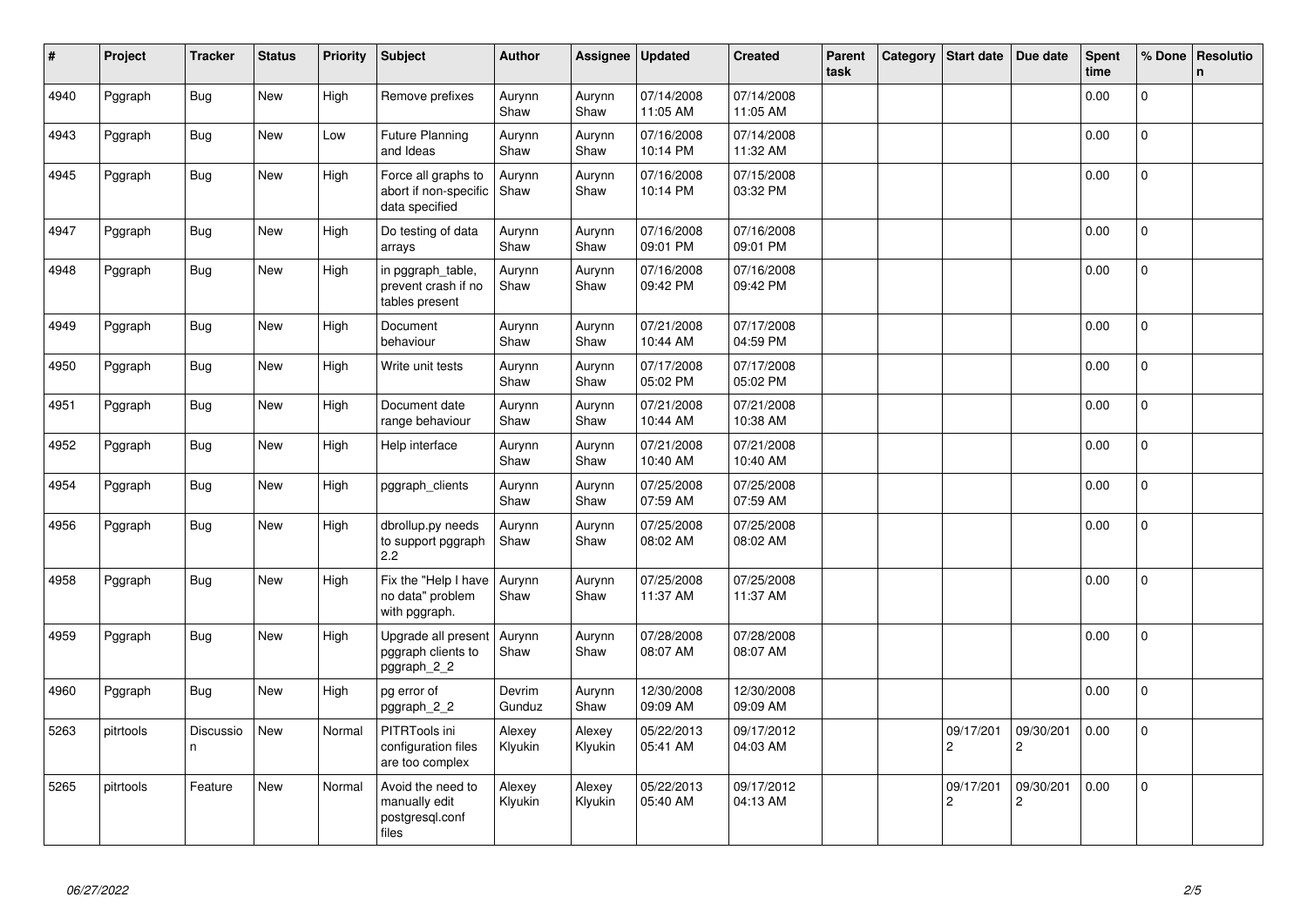| #    | Project   | <b>Tracker</b> | <b>Status</b>     | <b>Priority</b> | <b>Subject</b>                                                                                               | <b>Author</b>      | Assignee          | <b>Updated</b>         | <b>Created</b>         | Parent<br>task | Category   Start date   Due date     |                        | <b>Spent</b><br>time | % Done         | <b>Resolutio</b><br>$\mathsf{n}$ |
|------|-----------|----------------|-------------------|-----------------|--------------------------------------------------------------------------------------------------------------|--------------------|-------------------|------------------------|------------------------|----------------|--------------------------------------|------------------------|----------------------|----------------|----------------------------------|
| 5306 | pitrtools | Feature        | Feedback   Normal |                 | Reimplementation<br>of queue                                                                                 | Joshua A.<br>Drake | Joshua<br>Drake   | 11/13/2014<br>10:12 AM | 05/13/2014<br>12:58 PM |                | 05/13/201<br>$\overline{\mathbf{A}}$ |                        | 0.00                 | $\overline{0}$ |                                  |
| 5315 | pitrtools | Feature        | New               | Normal          | cmd_standby: Data<br>Directory vs.<br>Configuration<br>Directory?                                            | Michael<br>Vitale  | Michael<br>Vitale | 05/14/2015<br>03:57 PM | 05/14/2015<br>03:57 PM |                | 05/14/201<br>5                       |                        | 0.00                 | $\overline{0}$ |                                  |
| 5328 | pitrtools | Bug            | New               | High            | threaded_rsync.py:<br>--delete-excluded<br>causes all files to<br>be deleted                                 | Eric<br>Worden     |                   | 01/17/2017<br>10:48 AM | 01/17/2017<br>10:48 AM |                | 01/17/201                            |                        | 0.00                 | $\mathbf 0$    |                                  |
| 4967 | PL/php    | Feature        | In<br>Progress    | Normal          | Redesign memory<br>handling                                                                                  | Álvaro<br>Herrera  |                   | 05/21/2011<br>04:50 PM | 11/16/2005<br>05:31 PM |                |                                      |                        | 0.00                 | $\overline{0}$ |                                  |
| 4972 | PL/php    | Bug            | In<br>Progress    | Normal          | array $PHP \lt\gt Pg$<br>conversion is<br>broken                                                             | Álvaro<br>Herrera  |                   | 05/21/2011<br>04:50 PM | 11/23/2005<br>11:48 AM |                |                                      |                        | 0.00                 | $\mathbf 0$    |                                  |
| 4979 | PL/php    | Feature        | In<br>Progress    | Normal          | Add support for<br>IN/OUT parameters                                                                         | Álvaro<br>Herrera  | Alexey<br>Klyukin | 09/14/2011<br>11:21 AM | 12/05/2005<br>07:37 AM |                |                                      | 09/13/201              | 0.00                 | $\mathbf{0}$   |                                  |
| 4984 | PL/php    | Feature        | In<br>Progress    | Normal          | Composite Type<br>Argument as table                                                                          | bford -            |                   | 05/21/2011<br>04:50 PM | 12/15/2005<br>03:38 AM |                |                                      |                        | 0.00                 | 0              |                                  |
| 5225 | PL/php    | <b>Bug</b>     | New               | Normal          | Unable to build<br>PL/php on OS X<br>(PHP 5.3)                                                               | Alexey<br>Klyukin  | Alexey<br>Klyukin | 05/27/2011<br>05:05 AM | 06/29/2010<br>05:25 AM |                | 06/29/201<br>0                       |                        | 0.00                 | 0              |                                  |
| 5235 | PL/php    | Feature        | New               | Normal          | SPI Object and not<br>function                                                                               | Moisés P.<br>Sena  |                   | 07/29/2010<br>10:48 AM | 07/29/2010<br>10:48 AM |                | 07/29/201<br>$\Omega$                |                        | 0.00                 | $\mathbf{0}$   |                                  |
| 5236 | PL/php    | Feature        | New               | Normal          | pg_raise to PHP<br>Object                                                                                    | Moisés P.<br>Sena  |                   | 07/29/2010<br>11:08 AM | 07/29/2010<br>11:07 AM |                | 07/29/201<br>0                       |                        | 0.00                 | 0              |                                  |
| 5255 | PL/php    | <b>Bug</b>     | New               | Normal          | support<br><b>TRUNCATE</b><br>triggers                                                                       | Álvaro<br>Herrera  |                   | 05/21/2011<br>04:29 PM | 05/21/2011<br>04:29 PM |                | 05/21/201                            |                        | 0.00                 | $\overline{0}$ |                                  |
| 5256 | PL/php    | Discussio<br>n | New               | Normal          | Creating a PL/php<br>distribution                                                                            | Joshua<br>Drake    |                   | 05/26/2011<br>01:44 PM | 05/21/2011<br>06:36 PM |                | 05/21/201                            |                        | 0.00                 | 0              |                                  |
| 5258 | PL/php    | Bug            | New               | Normal          | Get rid of the<br>trusted PL/PHP                                                                             | Alexey<br>Klyukin  |                   | 05/27/2011<br>05:43 AM | 05/27/2011<br>05:43 AM |                | 05/27/201                            |                        | 0.00                 | $\overline{0}$ |                                  |
| 5259 | PL/php    | Feature        | New               | Normal          | Add support for<br>anonymous DO<br>blocks.                                                                   | Alexey<br>Klyukin  |                   | 05/27/2011<br>05:52 AM | 05/27/2011<br>05:52 AM |                | 05/27/201                            |                        | 0.00                 | 0              |                                  |
| 5260 | PL/php    | <b>Bug</b>     | New               | High            | The function could<br>not return varchar<br>string -- When<br>there is function<br>definition in<br>includes | anthony<br>chen    |                   | 11/04/2011<br>08:57 AM | 11/02/2011<br>11:16 PM |                | 11/02/201                            | 11/11/201<br>$\vert$ 1 | 0.00                 | $\mathbf{0}$   |                                  |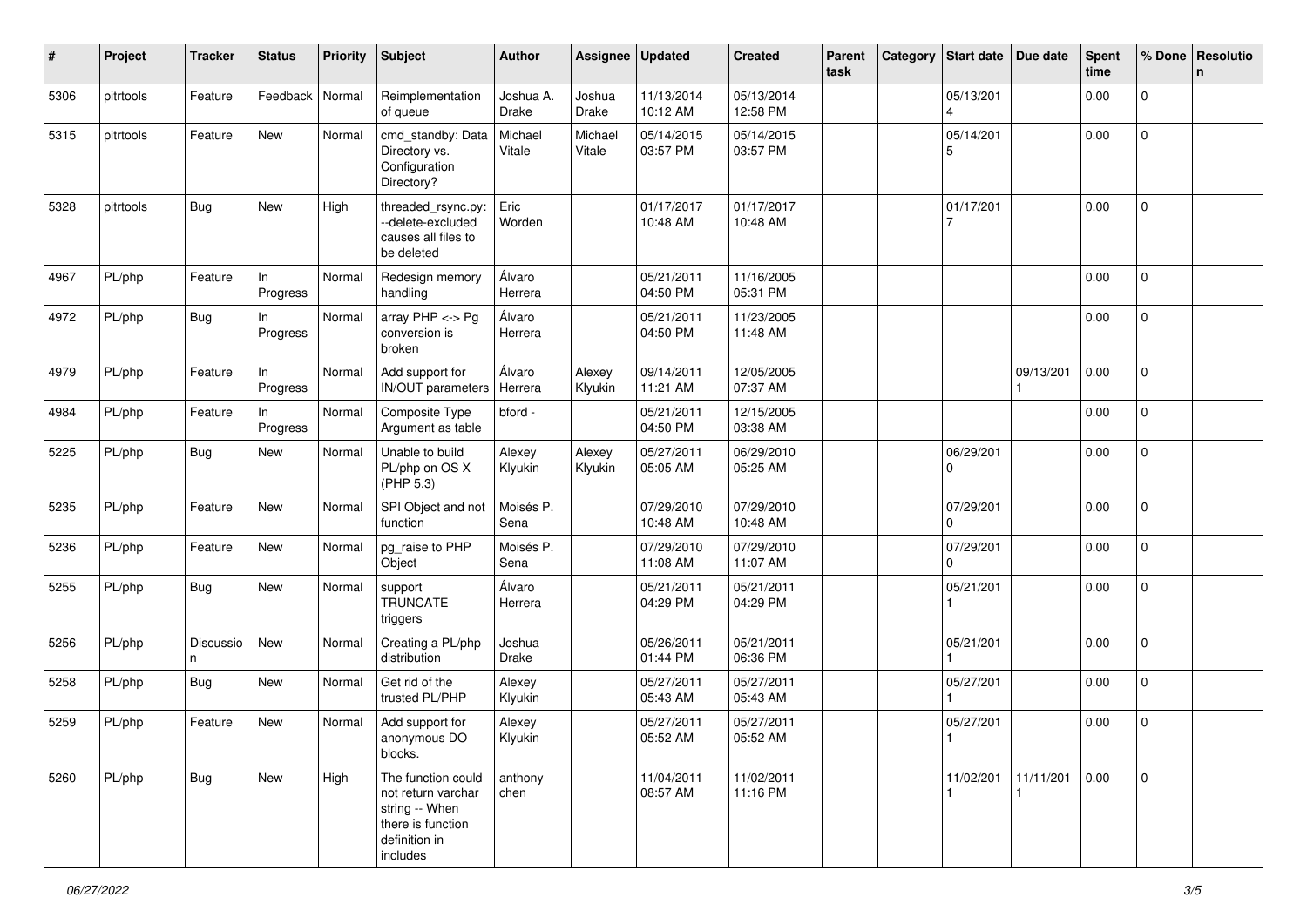| #    | Project             | <b>Tracker</b> | <b>Status</b>   | <b>Priority</b> | <b>Subject</b>                                                 | <b>Author</b>        | Assignee         | <b>Updated</b>         | <b>Created</b>         | Parent<br>task | Category | <b>Start date</b> | Due date  | <b>Spent</b><br>time | % Done              | Resolutio<br>n |
|------|---------------------|----------------|-----------------|-----------------|----------------------------------------------------------------|----------------------|------------------|------------------------|------------------------|----------------|----------|-------------------|-----------|----------------------|---------------------|----------------|
| 5349 | PL/php              | <b>Bug</b>     | New             | Normal          | Telcel red                                                     | briana26c -          |                  | 11/04/2018<br>11:06 AM | 11/04/2018<br>11:06 AM |                |          |                   |           | 0.00                 | $\mathbf 0$         |                |
| 5350 | PL/php              | <b>Bug</b>     | New             | Normal          | Fwd: Telcel red                                                | briana26c -          |                  | 11/09/2018<br>09:47 PM | 11/09/2018<br>09:47 PM |                |          |                   |           | 0.00                 | $\mathbf 0$         |                |
| 5291 | postgres_fdw        | <b>Bug</b>     | New             | Normal          | Great watches at<br>cut-prices                                 | Jkawasaki ·          |                  | 04/11/2014<br>07:30 AM | 04/11/2014<br>07:30 AM |                |          |                   |           | 0.00                 | $\mathbf 0$         |                |
| 5292 | postgres_fdw        | <b>Bug</b>     | New             | Normal          | [SPAM] Good<br>shoes good prices                               | Ladyregina           |                  | 04/11/2014<br>02:06 PM | 04/11/2014<br>02:06 PM |                |          |                   |           | 0.00                 | $\mathbf 0$         |                |
| 5301 | postgres_fdw        | Bug            | <b>New</b>      | Normal          | My husband loves<br>Jacob & Co                                 | Postgres<br>fdw      |                  | 05/08/2014<br>03:17 AM | 05/08/2014<br>03:17 AM |                |          |                   |           | 0.00                 | $\mathbf 0$         |                |
| 5303 | postgres_fdw        | Bug            | New             | Normal          | [SPAM] Good<br>shoes good prices                               | Alvherre -           |                  | 05/11/2014<br>09:24 AM | 05/11/2014<br>09:24 AM |                |          |                   |           | 0.00                 | $\mathbf 0$         |                |
| 5312 | postgres_fdw        | <b>Bug</b>     | New             | Normal          | <b>AutoDesk Users</b>                                          | Kina<br>Lawrence     |                  | 03/09/2015<br>07:36 AM | 03/09/2015<br>07:36 AM |                |          |                   |           | 0.00                 | 0                   |                |
| 5316 | postgres_fdw        | <b>Bug</b>     | New             | Normal          | (no subject)                                                   | Julieta<br>Clubb     |                  | 01/18/2016<br>04:11 AM | 01/18/2016<br>04:11 AM |                |          |                   |           | 0.00                 | $\mathbf 0$         |                |
| 5317 | postgres_fdw        | <b>Bug</b>     | New             | Normal          | Jonie Bittenbender                                             | Jonie<br>Bittenbende |                  | 01/26/2016<br>10:56 PM | 01/26/2016<br>10:56 PM |                |          |                   |           | 0.00                 | $\mathbf 0$         |                |
| 5318 | postgres_fdw        | <b>Bug</b>     | New             | Normal          | C-Level, VP-Level,<br>Directors and<br><b>Manager Contacts</b> | <b>Tatum Lau</b>     |                  | 06/08/2016<br>07:52 AM | 06/08/2016<br>07:52 AM |                |          |                   |           | 0.00                 | $\mathbf 0$         |                |
| 5326 | postgres_fdw        | <b>Bug</b>     | New             | Normal          | <b>Ubuntu Users</b><br><b>Email List</b>                       | Melony<br>Scheid     |                  | 11/15/2016<br>07:03 AM | 11/15/2016<br>07:03 AM |                |          |                   |           | 0.00                 | $\mathsf{O}\xspace$ |                |
| 5345 | postgres_fdw        | <b>Bug</b>     | New             | Normal          | Follow-up                                                      | Karen<br>Edwards     |                  | 11/28/2017<br>03:16 PM | 11/28/2017<br>03:16 PM |                |          |                   |           | 0.00                 | $\mathbf 0$         |                |
| 5257 | postgres.js         | Support        | New             | Normal          | method to catch<br>error on<br>connection?                     | Rick<br>Harding      |                  | 05/26/2011<br>09:15 AM | 05/26/2011<br>09:15 AM |                |          | 05/26/201         |           | 0.00                 | 0                   |                |
| 5321 | postgresql-sn<br>ap | Task           | New             | Normal          | Make postgres a<br>systemd daemon                              | Ivan<br>Lezhnjov     |                  | 10/28/2016<br>06:34 AM | 10/28/2016<br>06:34 AM |                |          | 10/28/201<br>6    |           | 0.00                 | 0                   |                |
| 5327 | postgresql-sn<br>ap | Feature        | In.<br>Progress | Normal          | New snap<br>packages to be<br>created                          | Joshua<br>Drake      | Ivan<br>Lezhnjov | 12/13/2016<br>08:36 AM | 12/09/2016<br>07:11 AM |                |          | 12/09/201<br>6    |           | 0.00                 | 40                  |                |
| 5331 | postgresql-sn<br>ap | Bug            | New             | Normal          | PgBackRest                                                     | Joshua<br>Drake      |                  | 02/10/2017<br>09:56 AM | 02/10/2017<br>09:56 AM |                |          |                   |           | 0.00                 | $\overline{0}$      |                |
| 5339 | postgresql-sn<br>ap | Task           | <b>New</b>      | Normal          | Explore tracks<br>feature                                      | Ivan<br>Lezhnjov     | Ivan<br>Lezhnjov | 06/09/2017<br>03:47 AM | 06/09/2017<br>03:47 AM |                |          | 06/09/201         | 06/16/201 | 0.00                 | $\overline{0}$      |                |
| 5340 | postgresql-sn<br>ap | Task           | New             | Normal          | Change package<br>name                                         | Ivan<br>Lezhnjov     | Ivan<br>Lezhnjov | 08/02/2017<br>11:44 PM | 08/02/2017<br>11:44 PM |                |          | 08/02/201         | 08/04/201 | 0.00                 | $\overline{0}$      |                |